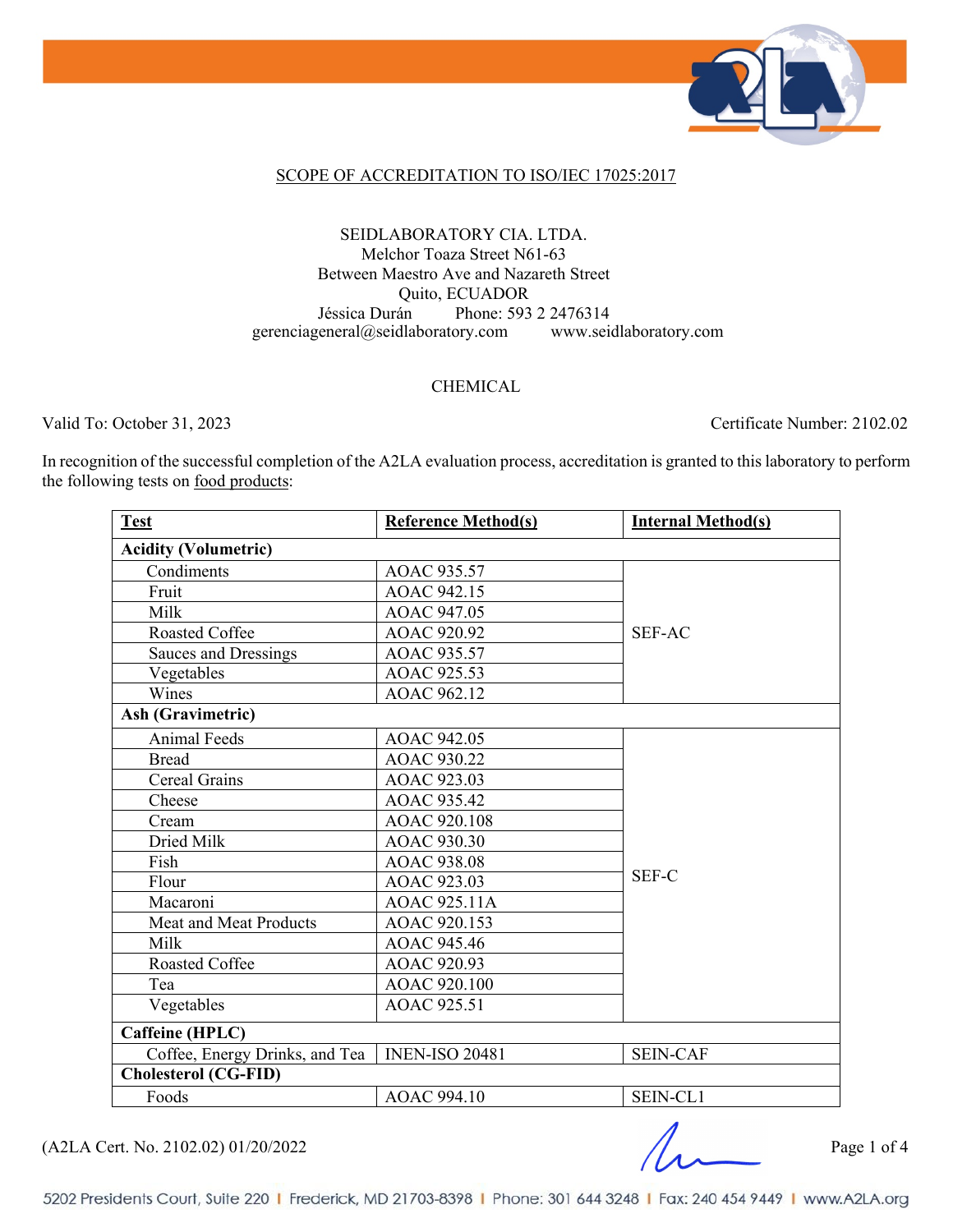| <b>Test</b>                                               | <b>Reference Method(s)</b> | <b>Internal Method(s)</b> |
|-----------------------------------------------------------|----------------------------|---------------------------|
| <b>Crude Fat (Gravimetric)</b>                            |                            |                           |
| Animal Feed                                               | AOAC 920.39; AOAC 954.02   |                           |
| Cereal Grains                                             | AOAC 920.85; AOAC 945.38   |                           |
| Condiments                                                | <b>ISO 1108</b>            | SEF-G                     |
| Meat and Meat Products                                    | AOAC 991.36                |                           |
| Sauces and Dressings                                      | AOAC 950.54                |                           |
| <b>Digestibility in Pepsin (Gravimetric)</b>              |                            |                           |
| Animal Food                                               | AOAC 971.09                | <b>SEF-PEP</b>            |
| Fat (Gravimetric-Hydrolysis)                              |                            |                           |
| Cheese                                                    | AOAC 933.05                |                           |
| Chocolates and Cocoa                                      | AOAC 963.15 (modified)     |                           |
| Derivatives                                               |                            |                           |
| Cream                                                     | AOAC 995.19                | SEF-G                     |
| Flour                                                     | AOAC 922.06                |                           |
| Macaroni                                                  | AOAC 925.12                |                           |
| Milk                                                      | AOAC 989.05                |                           |
| Lactose (HPLC)                                            |                            |                           |
| Milk and Derivatives                                      | AOAC 984.22 (modified)     | <b>SEIN-LAC</b>           |
| <b>Lipidic Profile (CG-FID)</b>                           |                            |                           |
| Monounsaturated Fat (CG-FID)                              |                            |                           |
| $-$ Foods                                                 |                            | SEIN-PL1                  |
| Polyunsaturated Fat (CG-FID)                              |                            |                           |
| $-$ Foods                                                 | AOAC 963.22                |                           |
| Saturated Fat $(\overline{CG-FID}) -$                     |                            |                           |
| Foods                                                     |                            |                           |
| <b>Methanol (CG-FID)</b>                                  |                            |                           |
| <b>Alcoholic Drinks</b>                                   | AOAC 968.09; INEN 2014     | <b>SEIN-ALC</b>           |
| <b>Minerals</b>                                           |                            |                           |
|                                                           |                            |                           |
| Arsenic (AA-Flame, Generation                             |                            |                           |
| of Hydrides) – Chocolate and                              |                            |                           |
| Cocoa Derivatives                                         |                            |                           |
| Cadmium (AA-Flame, Graphite                               |                            |                           |
| Oven) – Chocolates and Cocoa                              |                            |                           |
| Derivatives<br>Calcium (AA-Flame) – Milk                  |                            | <b>SEIN-MIN1</b>          |
| and Milk Products                                         |                            |                           |
| Copper (AA-Flame) -                                       |                            |                           |
| Chocolates and Cocoa                                      |                            |                           |
| Derivatives                                               | AOAC 999.11 (modified)     |                           |
|                                                           |                            |                           |
| Iron (AA-Flame) – Foods                                   |                            |                           |
|                                                           |                            |                           |
| Lead (AA-Flame, Graphite                                  |                            |                           |
| $Oven$ – Foods                                            |                            |                           |
| Manganese (AA-Flame) – Feed                               |                            |                           |
| and Premixes (Raw Materials)                              |                            |                           |
| Sodium (AA-Flame) - Foods                                 |                            |                           |
| Zinc $(AA$ -Flame) – Feed and<br>Premixes (Raw Materials) |                            |                           |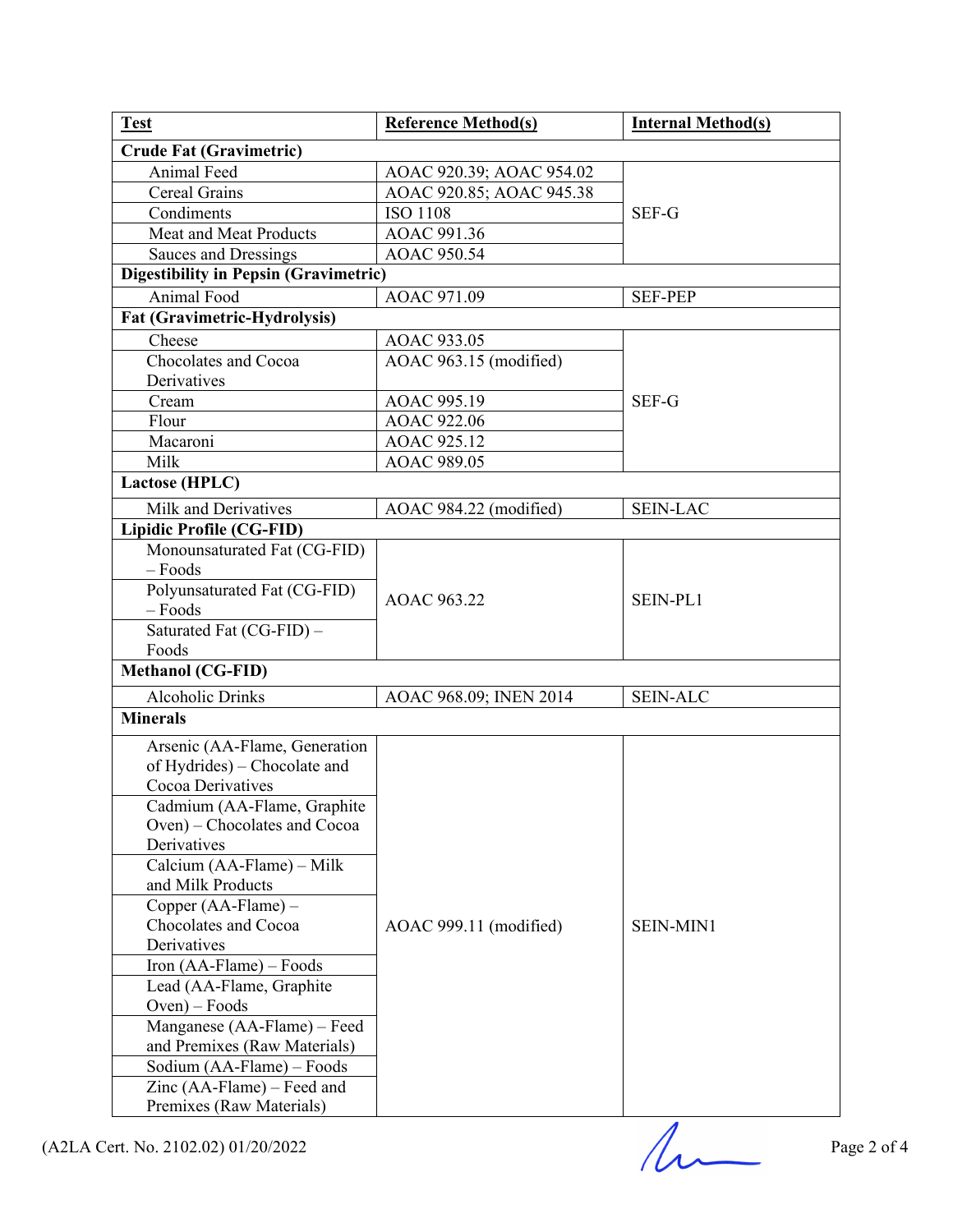| <b>Test</b>                                   | <b>Reference Method(s)</b> | <b>Internal Method(s)</b> |  |
|-----------------------------------------------|----------------------------|---------------------------|--|
| <b>Moisture (Gravimetric)</b>                 |                            |                           |  |
| Animal Feed                                   | AOAC 934.01                |                           |  |
| <b>Butter</b>                                 | AOAC 920.116               |                           |  |
| Cereal Grains                                 | AOAC 925.09                |                           |  |
| Cheese                                        | AOAC 926.08                |                           |  |
| Condiments                                    | AOAC 925.55B (modified)    | SEF-H                     |  |
| Dried Milk                                    | AOAC 927.05                |                           |  |
| Flour                                         | AOAC 925.10                |                           |  |
| <b>Meat and Meat Products</b>                 | AOAC 950.46A               |                           |  |
| Roasted Coffee                                | AOAC 979.12                |                           |  |
| Sauces and Dressings                          | AOAC 920.116 (modified)    |                           |  |
| Tea                                           | AOAC 925.19                |                           |  |
| Nitrogen (Kjeldahl)                           |                            |                           |  |
| Animal Feed, Forage, Grain,                   | AOAC 2001.11               |                           |  |
| Oil, Seeds                                    |                            |                           |  |
| Cheese                                        | AOAC 920.123               | SEF-P                     |  |
| Seafood                                       | AOAC 940.25                |                           |  |
| Meat and Meat Products                        | AOAC 928.08                |                           |  |
| pH (Electrometric)                            |                            |                           |  |
| Acidified Foods                               | AOAC 981.12                |                           |  |
| <b>Bread</b>                                  | AOAC 945.42                |                           |  |
| Condiments                                    | AOAC 943.02 (modified)     | SEF-pH                    |  |
| Flour                                         | AOAC 943.02                |                           |  |
| Macaroni                                      | AOAC 940.23                |                           |  |
| <b>Sauces and Dressings</b>                   | AOAC 981.12 (modified)     |                           |  |
| Wines                                         | AOAC 960.19                |                           |  |
| Preservatives, Sorbates, and Benzoates (HPLC) |                            |                           |  |
| <b>Bakery Products</b>                        | <b>Internal Method</b>     | <b>SEIN-CON</b>           |  |
| <b>Protein, Dumas (Incineration)</b>          |                            |                           |  |
| Animal Food                                   |                            | <b>SEF-PDU</b>            |  |
| Cereals and Derivatives (Flours,              |                            |                           |  |
| Noodles, Snacks)                              |                            |                           |  |
| Fish and Marine Products                      |                            |                           |  |
| <b>Grains and Derivatives</b>                 | AOAC 990.03                |                           |  |
| Meat and Meat Products                        |                            |                           |  |
| Milk and Derivatives (Cheese,                 |                            |                           |  |
| Milk Powder)                                  |                            |                           |  |
| Protein (Kjeldahl)                            |                            |                           |  |
| Animal Feed, Forage, Grain,                   | AOAC 2001.11               |                           |  |
| Oil, Seeds                                    |                            |                           |  |
| <b>Bread</b>                                  | AOAC 950.36                |                           |  |
| Cereal Grains                                 | AOAC 979.09A               |                           |  |
| Dried Milk                                    | AOAC 930.29                | SEF-P                     |  |
| Flour                                         | AOAC 920.87                |                           |  |
| Macaroni                                      | AOAC 930.25                |                           |  |
| Milk                                          | AOAC 991.23 (modified)     |                           |  |
| Tea                                           | AOAC 920.103               |                           |  |

 $(A2LA$  Cert. No. 2102.02) 01/20/2022 Page 3 of 4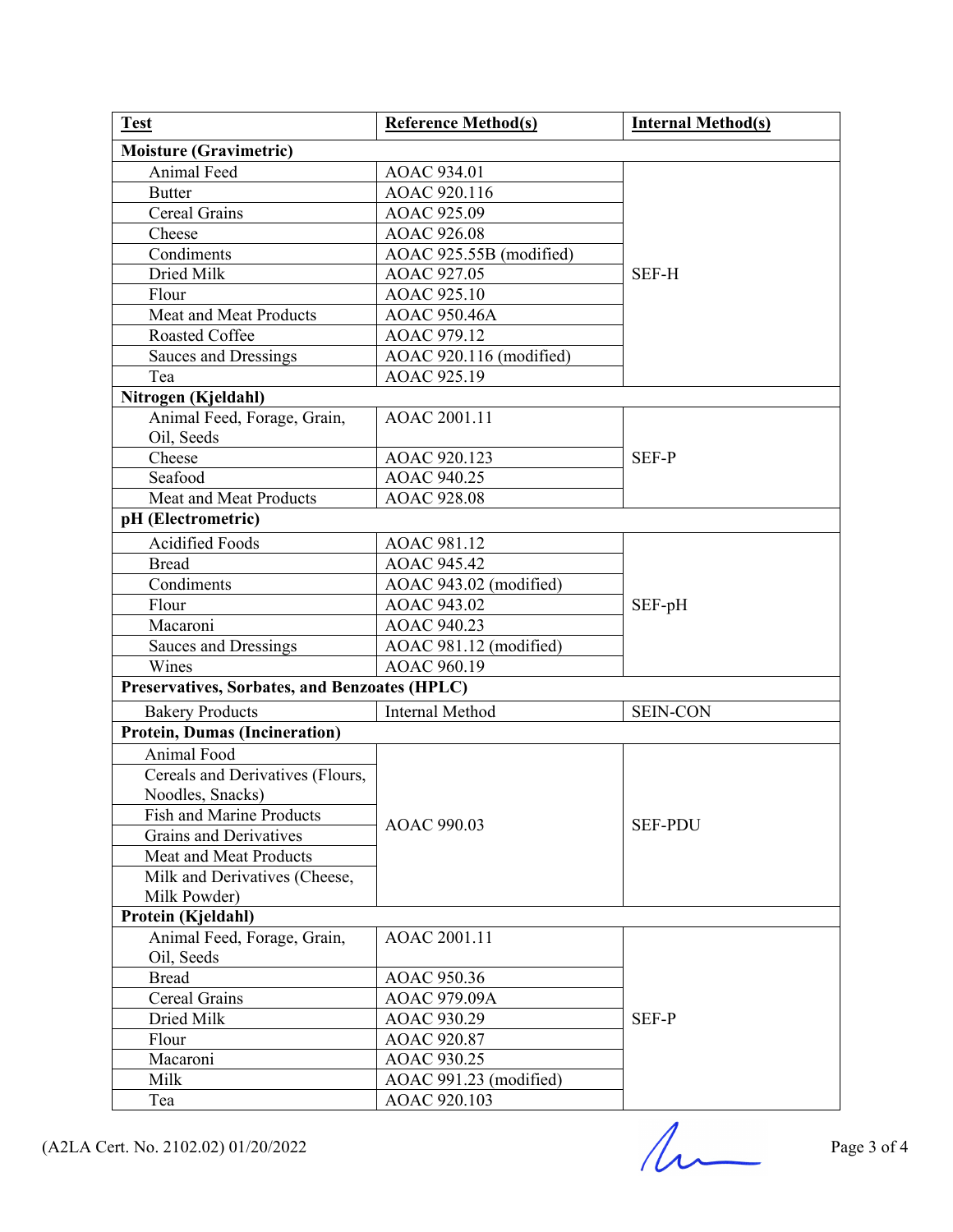| <b>Test</b>                              | <b>Reference Method(s)</b>    | <b>Internal Method(s)</b> |  |  |
|------------------------------------------|-------------------------------|---------------------------|--|--|
| Serum (HPLC)                             |                               |                           |  |  |
| Milk and Derivatives                     | <b>INEN 2401</b>              | <b>SEIN-SUL</b>           |  |  |
| <b>Sodium Chloride (Volumetric)</b>      |                               |                           |  |  |
| Condiments                               | <b>INEN 383</b>               | <b>SEF-CL</b>             |  |  |
| <b>Sauces and Dressings</b>              |                               |                           |  |  |
| <b>Superior Alcohols (CG-FID)</b>        |                               |                           |  |  |
| <b>Alcoholic Drinks</b>                  | <b>INEN 2014; AOAC 968.09</b> | <b>SEIN-ALC</b>           |  |  |
| <b>Total Dietary Fiber (Gravimetric)</b> |                               |                           |  |  |
| Foods                                    | AOAC 985.29                   | <b>SEF-FD</b>             |  |  |
| <b>Total Solids (Gravimetric)</b>        |                               |                           |  |  |
| Milk and Milk Products                   | INEN <sub>14</sub>            | <b>SEF-ST</b>             |  |  |
| <b>Total Sugar (HPLC)</b>                |                               |                           |  |  |
| Foods                                    | <b>AOAC 977.20</b>            | <b>SEIN-AZU</b>           |  |  |
| Vitamin A (HPLC)                         |                               |                           |  |  |
| Foods                                    | AOAC 2001.13                  | <b>SEIN-VIA</b>           |  |  |
| Vitamin B1, B2 (HPLC)                    |                               |                           |  |  |
| Drugs                                    | AOAC 953.17 (modified)        | SEIN-VBI, B2              |  |  |
| Foods                                    |                               |                           |  |  |
| Vitamin B3 (HPLC)                        |                               |                           |  |  |
| Drugs                                    | <b>Internal Method</b>        | SEIN-VB3, B5, B6          |  |  |
| Foods                                    |                               |                           |  |  |
| Vitamin B5, B6 (HPLC)                    |                               |                           |  |  |
| Drugs                                    | AOAC 2012.16                  | SEIN-VB3, B5, B6          |  |  |
| <b>Nutritional Supplements</b>           |                               |                           |  |  |
| Vitamin B9 (HPLC)                        |                               |                           |  |  |
| Drugs                                    | <b>Internal Method</b>        | <b>SEIN-FOL</b>           |  |  |
| Foods                                    |                               |                           |  |  |
| Vitamin B12 (HPLC)                       |                               |                           |  |  |
| Drugs                                    | AOAC 2011.10 (modified)       | SEIN-VB12                 |  |  |
| Vitamin C (HPLC)                         |                               |                           |  |  |
| Foods                                    | AOAC 2012.21 (modified)       | <b>SEIN-VIC</b>           |  |  |
| Vitamin E (HPLC)                         |                               |                           |  |  |
| Foods                                    | AOAC 2012.10 (modified)       | <b>SEIN-VIE</b>           |  |  |

 $(A2LA$  Cert. No. 2102.02) 01/20/2022 Page 4 of 4